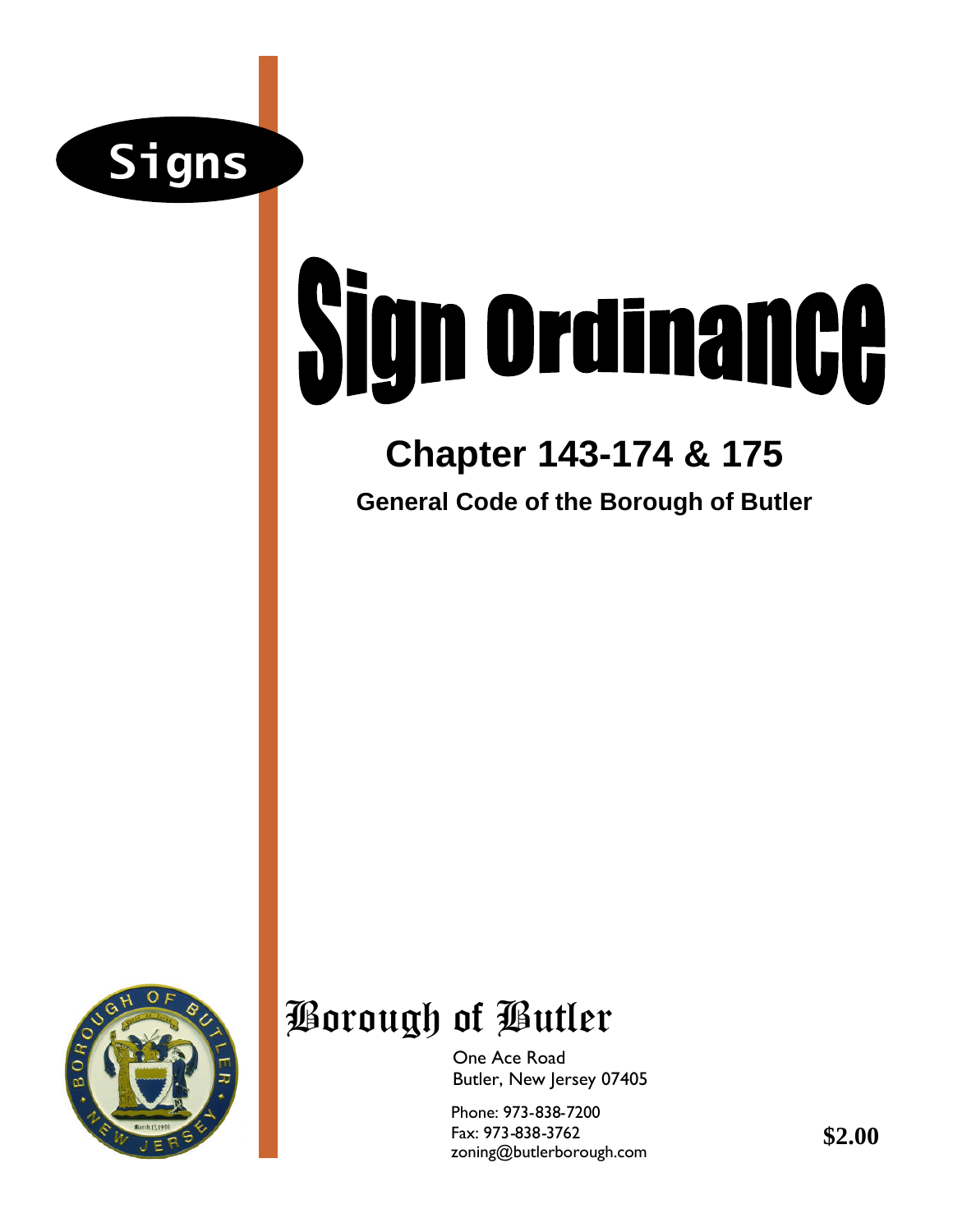#### **ARTICLE XXI SIGNS**

#### **§143-174. GENERAL SIGN PROVISIONS**

- A. No sign shall be constructed or displayed without first obtaining a permit from the Zoning Officer, unless specifically exempted.
- B. If there is any question as to the suitability of any sign or it's meeting the requirements of this chapter, either the Construction Code Official or Zoning Officer may refer said sign application to the Planning Board Site Plan Committee. The Site Plan Committee shall submit a report of its findings to the Construction Code Official or Zoning Officer, as the case may be, no later than one week after the receipt of the sign application by the Site Plan Committee Chairman or designee.
- C. Signs shall not be accepted or exempted from the limitations of any other section of this ordinance unless specifically stated. If there is a conflict, this Article shall prevail.
- D. The following shall be exempted only from the requirement for a sign permit. This shall not be construed as relieving the owner of the sign from the other requirements of this Article, nor its erection and maintenance in good and safe conditions.
	- 1. Memorial tablets or signs, names of buildings and date of erection when cut into any masonry surface or when constructed of bronze or other noncombustible materials.
	- 2. Traffic or other municipal signs, legal notices, railroad crossing signs, danger signs, and such temporary emergency signs as may be erected by governmental or public utility employees in carrying out their work.
	- 3. Names on mailboxes.
	- 4. Occupant names on private residences; either, dwellings or property providing that the sign does not exceed seventy-two (72) square inches.
	- 5. Street number(s) on buildings providing that the sign does not exceed seventytwo (72) square inches.
	- 6. Signs used on property warning the public against hunting, trapping and/or trespassing thereon.
	- 7. Signs attached to the inside of a window.
	- 8. Seasonal decorations on private residences.
	- 9. Sale or Rental signs on residences, but not to be placed on any tree and not to exceed four (4) square feet.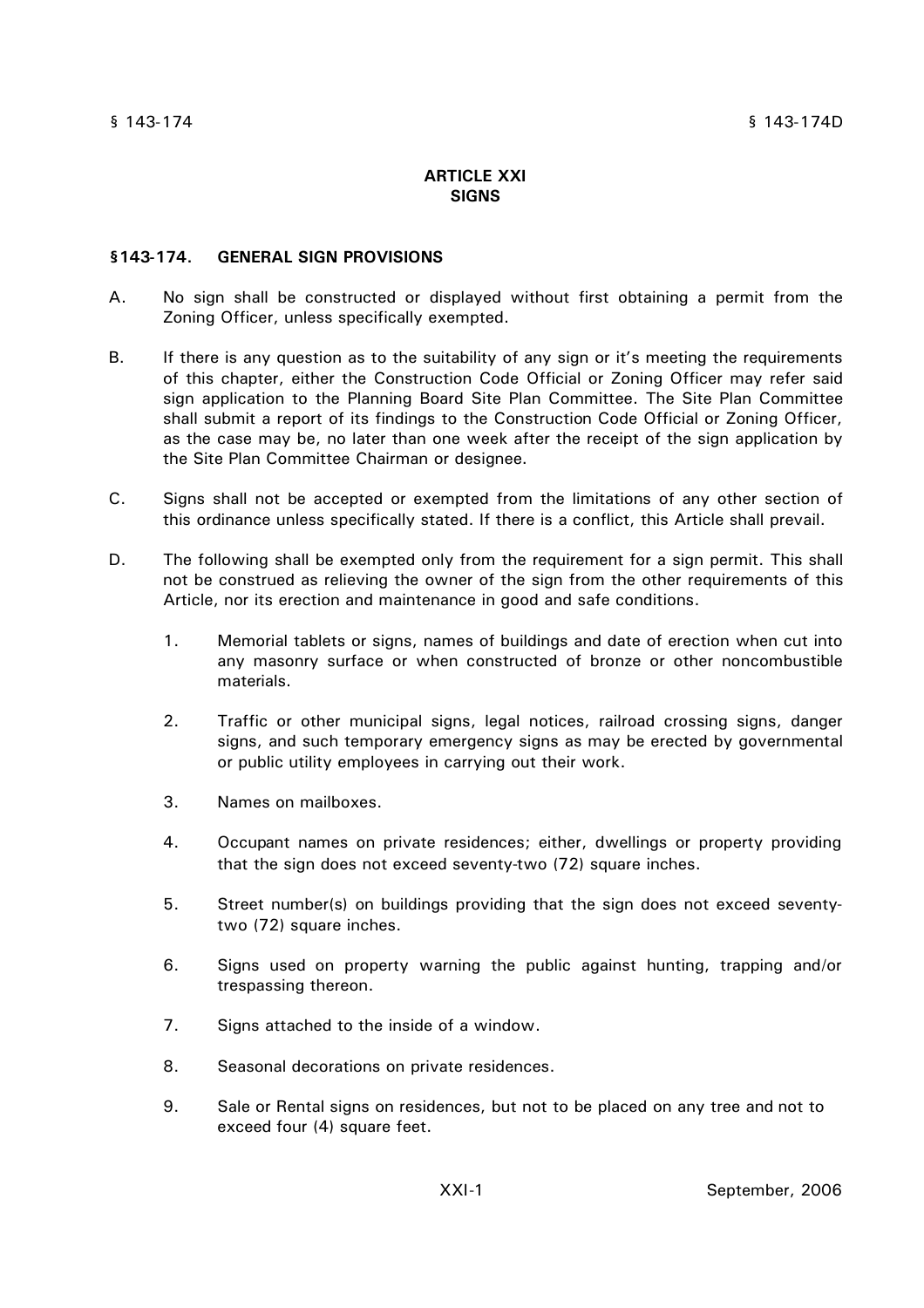#### § 143-174E § 143-174R

- E. No sign, including billboards as defined in this chapter shall exceed two hundred fifty (250) square feet. For free standing signs, this shall apply to each side.
- F. Overhanging signs are prohibited.
- G. Banners or banner type signs, streamers, pennants and similar displays are prohibited.
- H. Signs shall be either freestanding, or attached to buildings or structures, in an approved manner. All freestanding signs shall be permanently anchored by footings.
- I. Any sign that uses the word "stop" or "danger" or otherwise presents or implies the need for requirement of stopping or caution or the existence of danger or which is likely to be confused with any sign displayed by public authority is prohibited. Exception: Items B, C, and D of section, §143-175.
- J. No sign shall be placed as to interfere with or be mistaken for a traffic control, or similar safety device. Exception: Items B, C, and D of section, §143-175.
- K. No sign shall be placed as to interfere with traffic visibility.
- L. No sign shall be permitted which, in the opinion of the Traffic Safety Officer or designee, is considered a distraction or hazard to vehicular traffic.
- M. No sign shall be placed on, erected on, or attached to the roof or rooftop of any building or structure. Exception: Signs may be attached to a Mansard roof or Mansard roof type building facade; but may not project above the highest elevation of the Mansard roof or Mansard roof type building facade.
- N. No sign shall extend or project above the highest elevation of the wall to which it is attached.
- O. All illuminated signs shall be either, indirectly lighted or of the diffused lighting type.
- P. All lights used for the illumination of any use, or building or the areas surrounding them; or for the illumination or display of merchandise or products of business establishments; shall be shielded from the direct view of vehicular traffic using the road or roads abutting such properties. Exception: Neon signs may be directly viewed by vehicular traffic.
- Q. All floodlights, or floodlight type of illumination, used for the illumination of said premises, or of any sign thereon, whether or not such floodlights are attached to or separate from the building, shall not project light above the highest elevation of the illuminated area of the building.
- R. Signs attached to the exterior of windows are prohibited.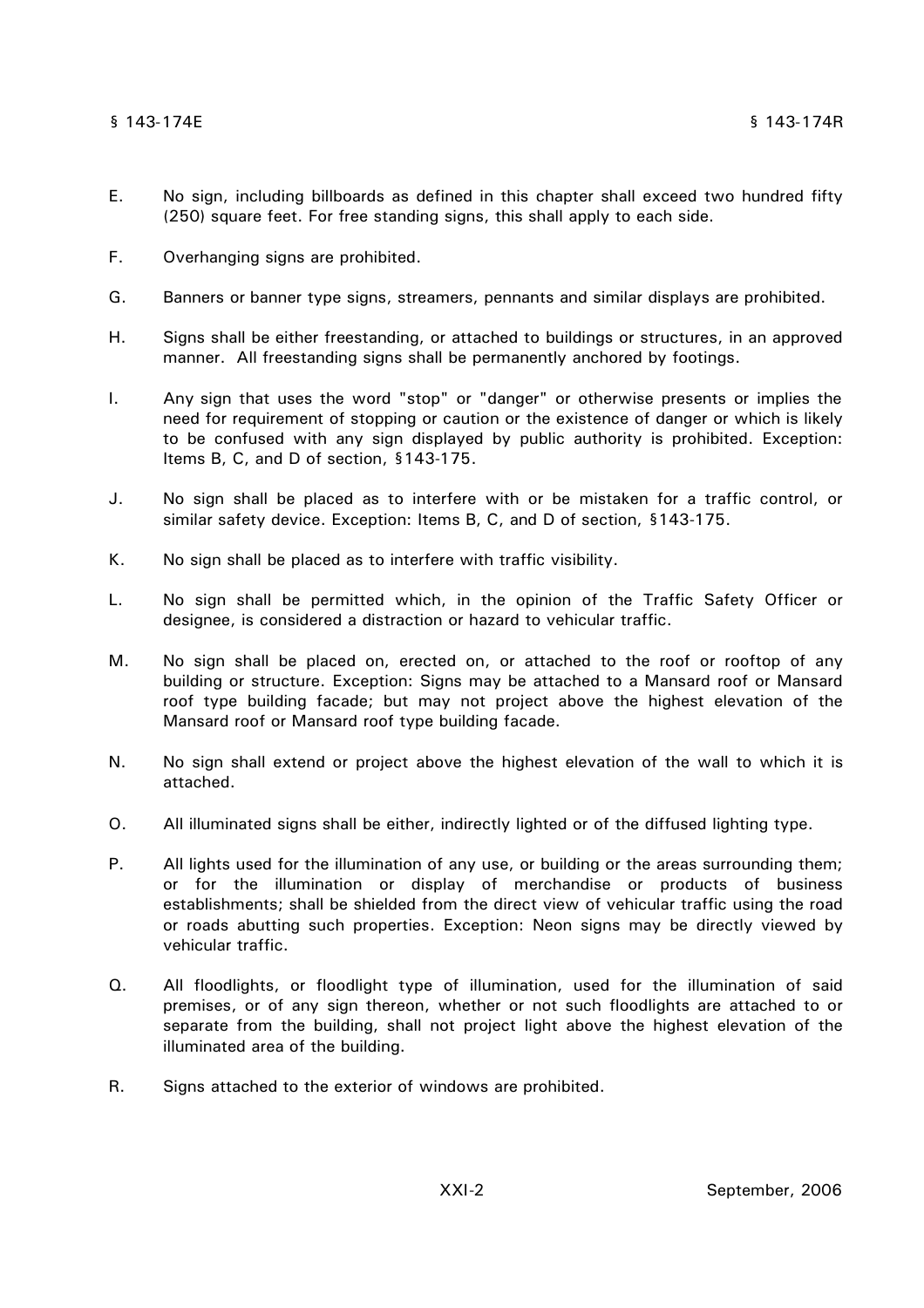- S. No sign shall be attached to trees, fence posts, stumps, utility poles, bridges, culverts or other signs. Exception: Signs used on property warning the public against hunting, trapping and/or trespassing thereon.
- T. Customary warning or No Trespassing signs may be displayed in any zone. Not more than four (4) signs shall be allowed and said signs, each, shall not exceed one (1) square foot in area. Signs used on property warning the public against hunting, trapping and/or trespassing thereon shall comply with State Laws.
- U. A freestanding sign shall have a vertical clearance between the average ground level beneath the sign and the bottom edge of said sign of eight (8) feet or greater or the top of the sign shall not extend more than three (3') feet above the average ground elevation.
- V. No freestanding sign shall exceed a height of twenty five (25) feet above the average ground level beneath the sign.
- W. No advertising sign shall be erected or located on, within or over a public right-of-way.
- X. No sign or advertising structure shall be erected which directs attention to a business, commodity, service or entertainment conducted, sold or offered elsewhere than on the premises. Exception: Billboards*.*
- Y. Not more than four (4) signs advertising the sale and price of seasonal farm produce shall be allowed. Said signs shall not exceed a total of twenty four (24) square feet in combined area.
- Z. Uses on corner lots have frontage on both streets and signs shall be permitted accordingly.
- AA. Billboards shall adhere to this Article.

#### **§143-175. PERMITTED SIGNS**

The following signs are permitted for uses as specified:

- A. Signs, as part of an awning, canopy or marquee are permitted within the CBD and HC zones and shall be included when calculating the total sign area.
- B. Temporary safety, traffic, directional and warning signs, approved by the governing body shall be permitted in all zones.
- C. Traffic directional, traffic control and traffic safety signs containing such wording as "one-way", "do not enter", "no outlet", "stop", "enter" and "exit" may be located on any property, in any zone, provided the locations and sizes are approved by the Planning Board or designee.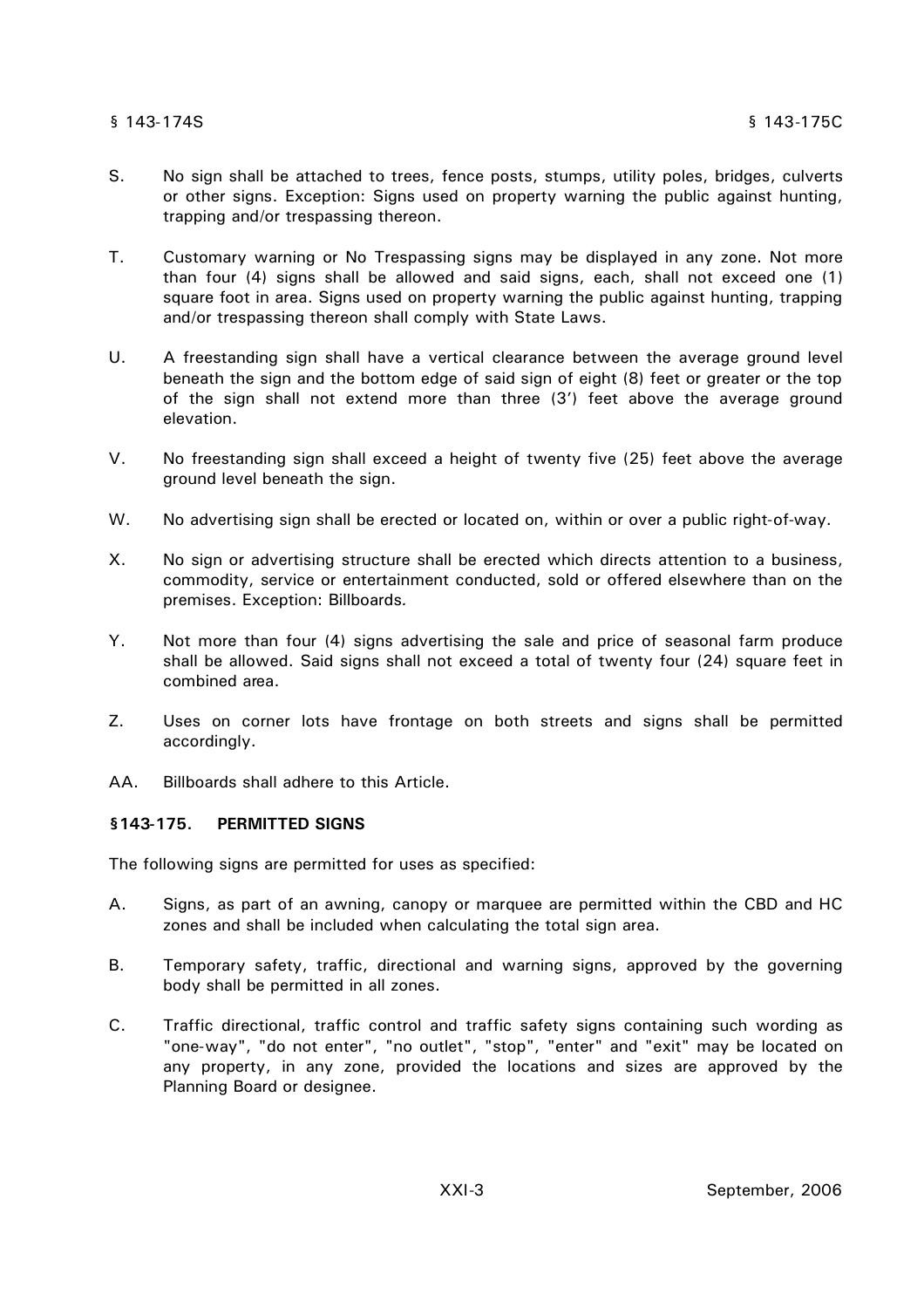#### § 143-175D § 143-175J

- D. A temporary sign advertising the prospective sale or rental of the premises upon which it is located, not exceeding four (4) square feet in area and provided that it shall be maintained and removed within seven (7) days after consummation of a lease or sale transaction is permitted in any zone.
- F. Non-illuminated, temporary signs on new construction sites, not exceeding seventy five (75) square feet in total area and provided they shall be maintained and removed within seven (7) days after completion of the construction work, are permitted in any zone.
- G. **Churches, places of worship**: One (1) freestanding sign not exceeding twelve (12) square feet in area and ten (10) feet in height and set back at least twenty-five (25) feet from all street rights-of-way and lot lines, plus one (1) attached sign not exceeding twenty-five (25) square feet in area.
- H. **Health-care facilities**: One (1) freestanding sign not exceeding twelve (12) square feet in area and ten (10) feet in height and set back at least twenty-five (25) feet from all street rights-of-way and lot lines, plus one (1) attached sign not exceeding fifty (50) square feet in area.
- I. **Public libraries, buildings used exclusively by Federal, State, County and local government for public purposes, public, private and parochial schools, public recreational and community center buildings and grounds:** There shall be permitted one (1) wall or freestanding ground identification sign not exceeding twenty five (25) square feet located on the premises. No such sign shall be located closer than 25 feet to a property line or street right-of-way line.

#### J. **Residential Uses**:

- (1) A name plate sign, situated within the property lines and bearing only the name and address of the principal occupant providing that the sign does not exceed seventy two (72) square inches in total area.
- (2) One (1) sale or rent sign erected only on the property to be sold or rented, and shall not exceed four (4) square feet in area.
- (3) Not more than two (2) temporary or ground signs for, and located within, any subdivision which has been approved by the Planning Board, provided that such sign does not exceed twenty four (24) square feet in area. In no case shall any such sign be located closer than twenty (20) feet to any street or side lot line. Any such sign shall be moved within thirty (30) days after eighty percent (80%) of the lots in the subdivision have been either sold or residence built thereon.
- (4) Approved multi-family housing developments may have one (1) sign along each arterial or collector road which the tract in question abuts, provided that there exists at least one hundred (150) feet of unbroken frontage. Such sign(s) shall not exceed forty (40) square feet in area and ten (10) feet in height. In addition, each sign shall be set back from all street rights-of-way and lot lines a minimum of thirty (30) feet and shall display only the development's name.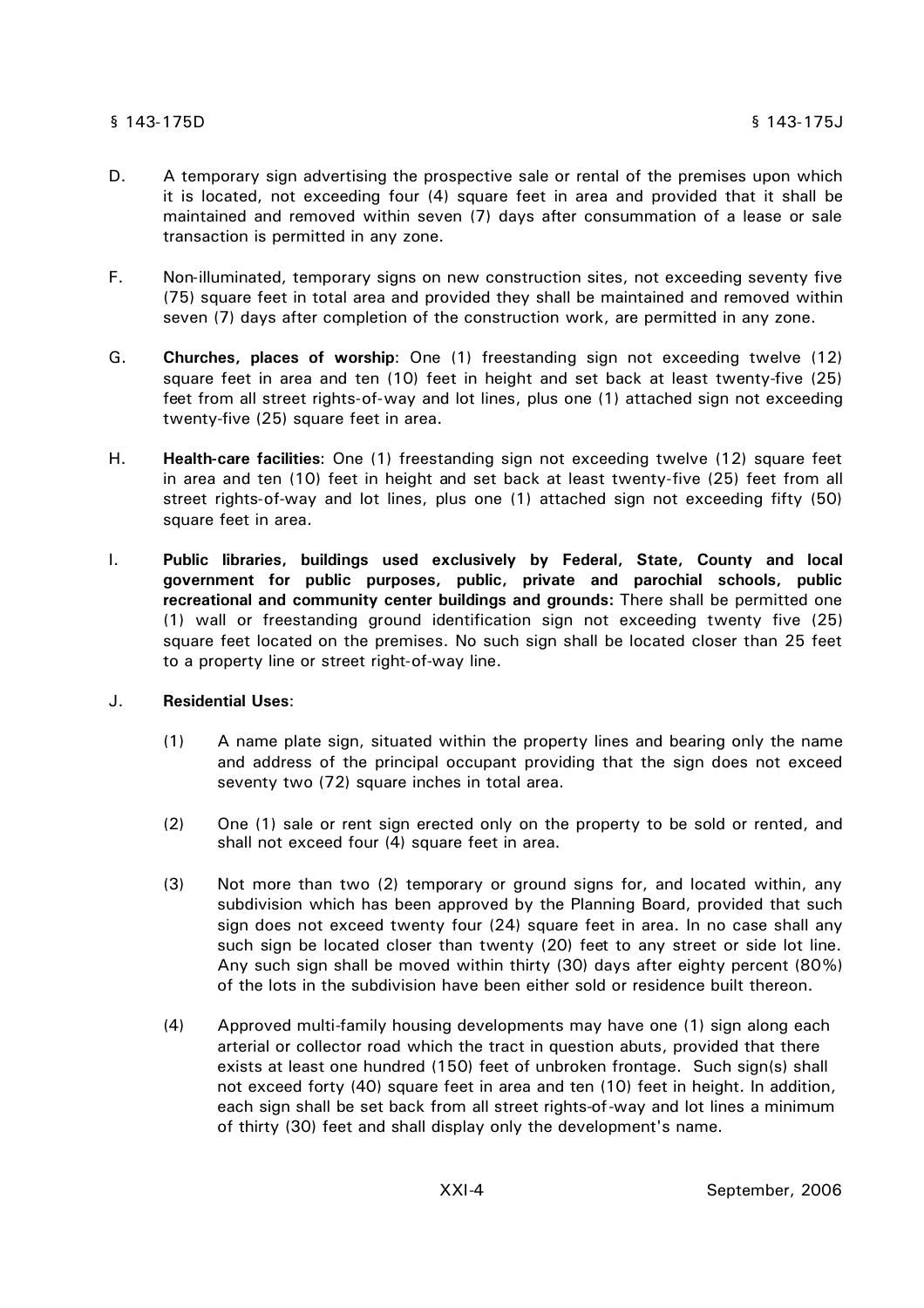K. **Central Business District uses:** Each use may have one (1) lighted or unlighted sign displaying the name of the use, attached flat against the front of the building or an integral part of an awning or canopy which is attached to the front of the building not exceeding an area equivalent to five percent (5%) of the front of the building or fifty (50) square feet, whichever is smaller. Where the building(s) is designed for rear or side entrances, one (1) unlighted sign may be attached flat against the building at the rear and side entrances, each sign not to exceed an area equivalent to half that of the sign on the front of the building. Signs may be displayed in the front windows of the first floor portion of the building.

#### L. **Retail sale of goods and services (other than CBD)**

- (1) The following specific uses, retail sale of goods and services, restaurants, bars, taverns, banks, theaters, bowling alleys, automobile sales and car washes in the HC Highway Commercial District shall comply with the following sign requirements.
	- (a) For grouped uses (shopping centers), on a single property: One (1) freestanding sign advertising the center and the tenants shall be permitted not exceeding a total of one hundred, fifty (150) square feet. No sign shall exceed twenty-five (25) feet in height at its uppermost edge.
	- (b) For one (1) use on a single property: One (1) freestanding sign shall be permitted not exceeding seventy-five (75) square feet in area. No sign shall exceed twenty-five (25) feet in height at its uppermost edge.
- (2) In addition, each use may have one (1) attached flat or an integral part of an awning or awning canopy, attached to the front of the sign not exceeding an area equivalent to five percent (5%) of the building front or fifty (50) square feet, whichever is smaller. Where the buildings are designed for rear or side entrances, one (1) unlighted sign may be attached flat against the building at the rear and side entrances, each sign not to exceed an area equivalent to one half (1/2) that of the sign on the front of the building.
- M. **Office buildings and motels:** One (1) sign used only to display the name of the office complex or motel and not exceeding an area equivalent to five percent (5%) of the first floor portion of the front facade or one hundred (100) square feet, whichever is smaller. Such sign may be either freestanding or attached, and, if freestanding, shall be set back at least twenty-five (25) feet from all street rights-of-way and lot lines. Where an individual office unit has direct access from the outside, a sign not exceeding six (6) square feet, identifying the name of the office, may also be attached to the building at the office entrance. No sign shall exceed twenty-five (25) feet in height at its uppermost edge.